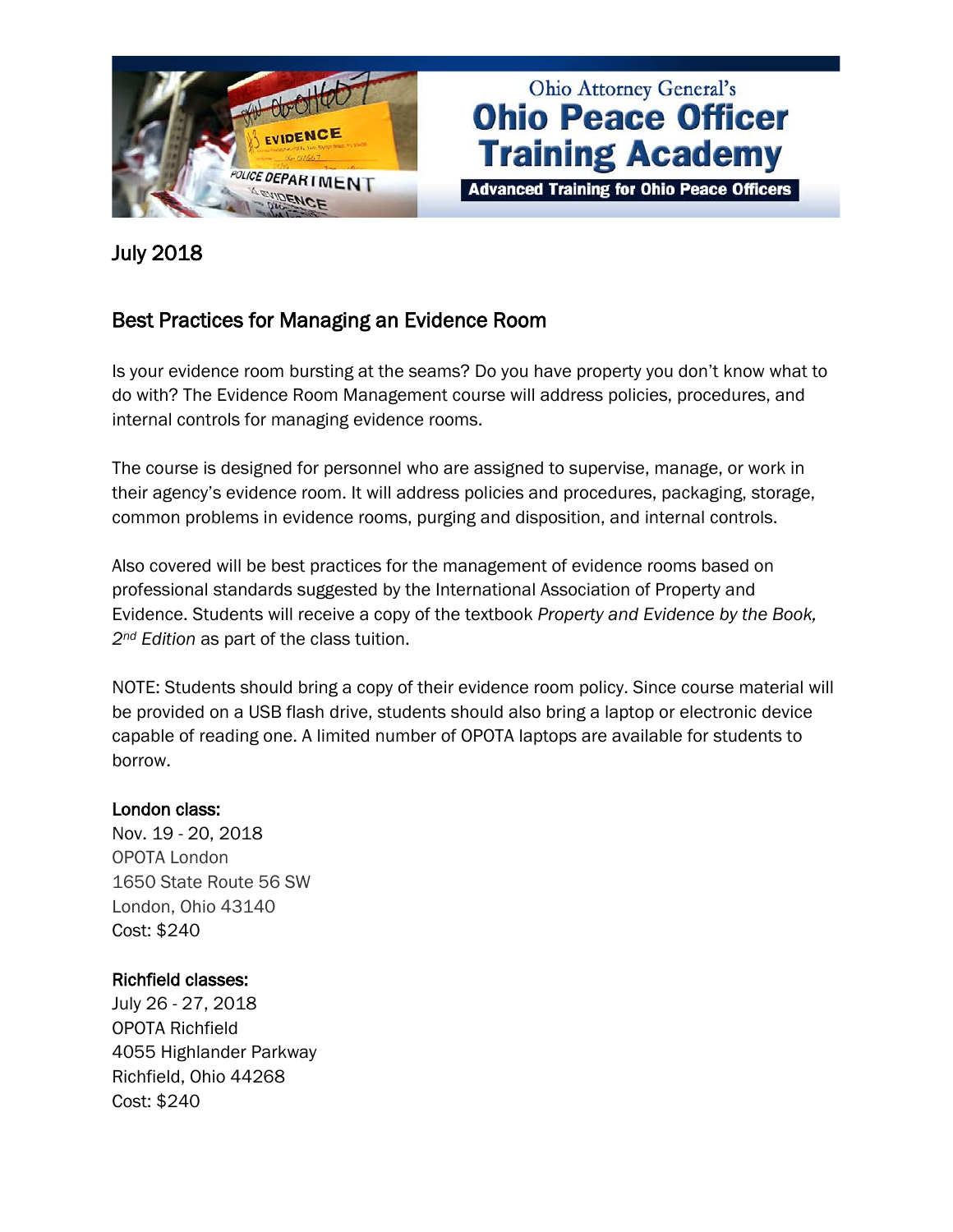Nov. 7 - 8, 2018 OPOTA Richfield 4055 Highlander Parkway Richfield, Ohio 44268 Cost \$240

Additional details and other course offerings are available in the OPOTA [course catalog.](http://www.ohioattorneygeneral.gov/Law-Enforcement/Ohio-Peace-Officer-Training-Academy/Course-Catalog/Course-Categories/Crime-Scene-Courses)

## Stay Current on Use-of-Force Issues

Law enforcement officers often have only seconds to decide whether to use force, what type of force to use, and how much. A decision made in seconds can have an impact that will last years. And the force used can have repercussions on the suspect, the officer, the department, and the community. Even if the officer's force is later determined to be reasonable by the department, the officer may face civil liability in state or federal court.

The Use of Force: Liability and Standards class is designed to educate officers on legal standards for using force. During the morning session, officers will learn about cases that courts use to guide their decisions on whether an officer's use of force is constitutional. In the afternoon, students will have a chance to put their learning to practical use. Each student will run through several scenarios with a state-of-the-art use-of-force simulator. Afterward, students will discuss their use of force with instructors and colleagues.

#### London class:

Aug. 6, 2018 OPOTA London 1650 State Route 56 SW London, Ohio 43140 Cost: \$115

#### Richfield class:

Nov. 30, 2018 OPOTA Richfield 4055 Highlander Parkway Richfield, Ohio 44268 Cost: \$100

Additional details and other legal course offerings are available in the OPOTA [course catalog.](https://www.ohioattorneygeneral.gov/Law-Enforcement/Ohio-Peace-Officer-Training-Academy/Course-Catalog/Course-Categories/Legal-Courses)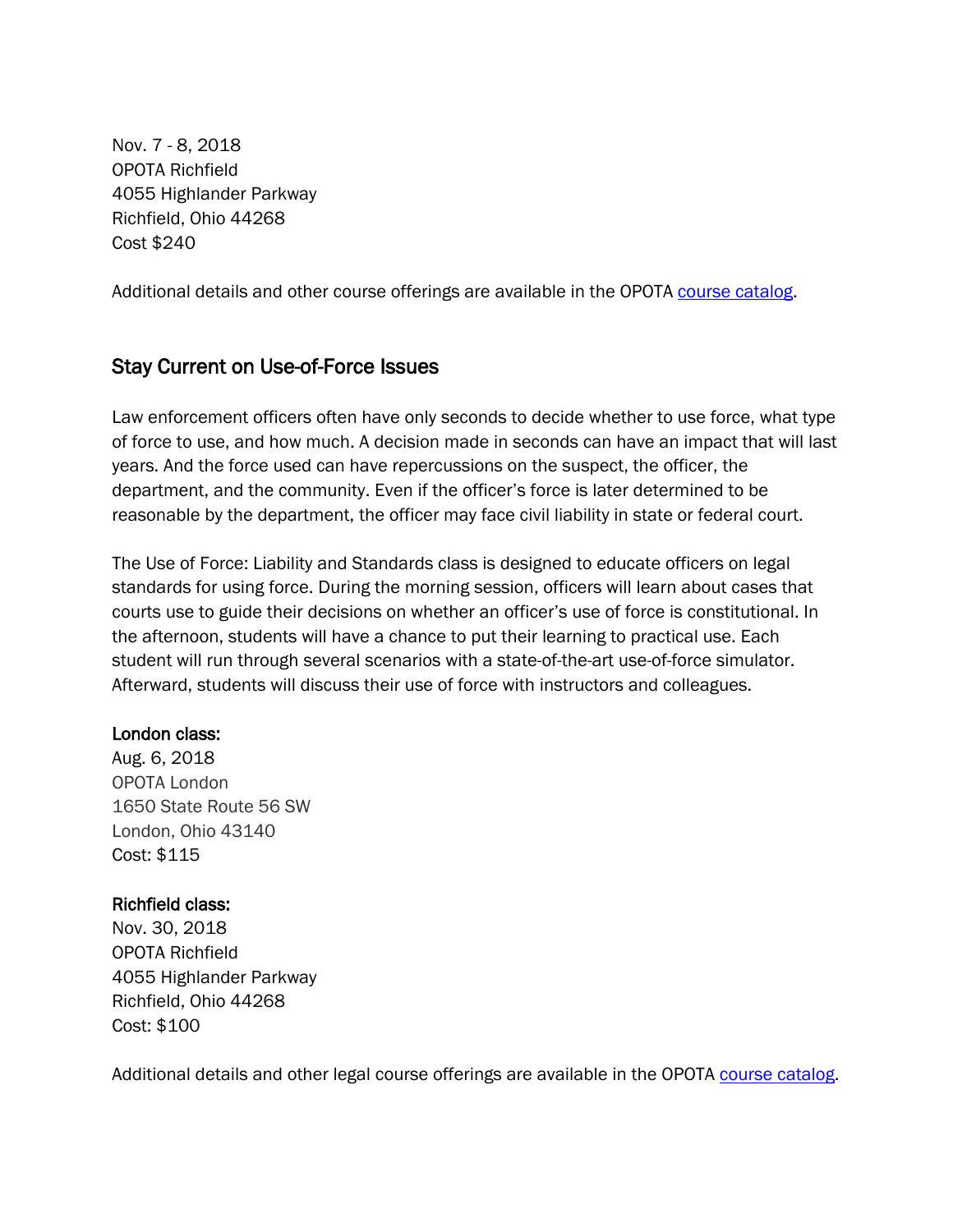# Investigating Complaints About Drones

As unmanned aircraft systems, commonly called drones, become more popular among hobbyists and commercial operators, this course will help law enforcement handle complaints about drones and understand laws that may apply.

The course — Investigating Small Unmanned Aircraft System (sUAS)/Drone Complaints — will cover a variety of topics, including how to handle a complaint about a drone; the differences between drone hobbyists and commercial operators; federal regulations regarding careless, reckless, or hazardous operation; "No Drone Zones;" and related Ohio laws. Participants will learn how to find potential evidence on a drone and receive contact information for the Federal Aviation Administration (FAA).

NOTE: Only law enforcement officers, prosecutors, law directors, legal advisers, and judges may attend this course.

#### London course:

July 25, 2018 OPOTA London 1650 State Route 56 SW London, Ohio 43140 Cost: \$135

#### Richfield courses:

July 16, 2018 OPOTA Richfield 4055 Highlander Parkway Richfield, Ohio 44268 Cost: \$120

Sept. 26, 2018 OPOTA Richfield 4055 Highlander Parkway Richfield, Ohio 44268 Cost: \$120

Additional details and other courses about unmanned aircraft systems are available on the OPOTA [course catalog.](https://www.ohioattorneygeneral.gov/Law-Enforcement/Ohio-Peace-Officer-Training-Academy/Course-Catalog/Course-Categories/Unmanned-Aircraft-Systems-Courses)